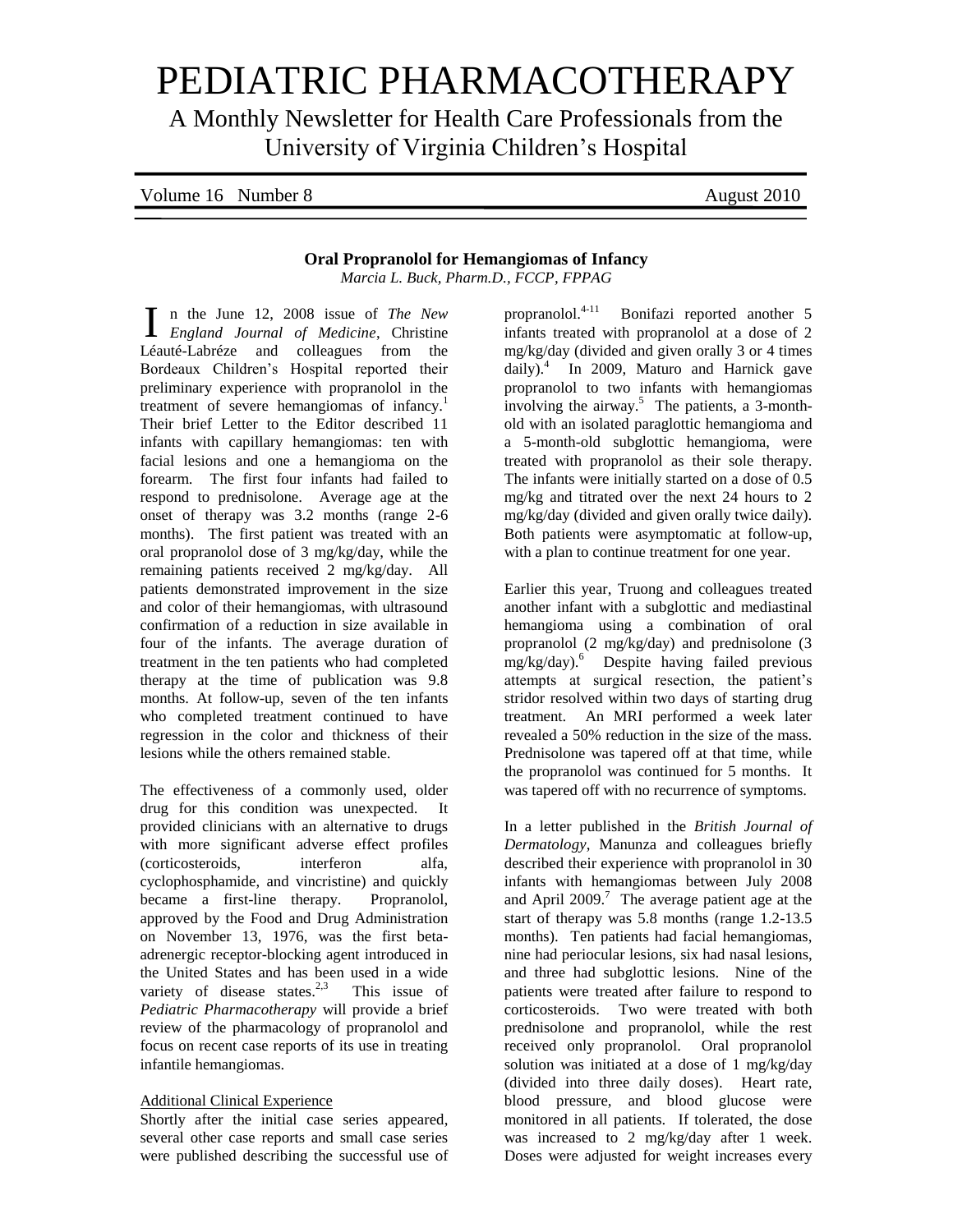month on follow-up. Treatment continued for 1 year unless complete resolution occurred earlier, and therapy was tapered off over the last month. At publication, 19 infants had successfully completed treatment and the remaining patients had demonstrated significant improvement. The majority of patients responded within a week of initiating propranolol. No significant adverse effects were reported.

After reporting on their initial experience with propranolol in 2009<sup>8</sup>, Buckmiller and colleagues published a retrospective study of 32 infants treated at the Arkansas Children's Hospital in the April 2010 issue of *Laryngoscope*.<sup>9</sup> Fifteen of the patients had experienced a complication related to their hemangioma, including ulceration, bleeding, and visual or airway obstruction. Patients were treated with propranolol 2 mg/kg/day (divided and given orally three times daily), after a thorough history, physical examination, and baseline electrocardiogram (ECG). Doses were adjusted for growth at monthly follow-up. Treatment was continued for one year, tapered at completion by reducing the dose by 50% for 1-2 weeks. Ninety-seven percent of the patients had a positive response to treatment (50% were considered excellent responders, 47% partial responders, and 3% non-responders). Adjunct therapy for partial and non-responders consisted of laser treatment, intralesional corticosteroid injection, or surgical resection. Minor adverse effects included somnolence in 27% of patients, gastroesophageal reflux in 9%, respiratory syncytial virus exacerbation or rash in 4.5%. Additional case series have reported similar success with propranolol for isolated orbital and hepatic hemangiomas.<sup>10,11</sup>

In addition to these reports, the authors of the original case series subsequently published data from a larger group of patients.<sup>12</sup> A total of 32 infants received propranolol at oral doses of 2-3 mg/kg/day after ECG, echocardiography, and baseline heart rate and blood pressure were assessed. Ultrasound evidence was used to supplement clinical observation in determining regression. As in their earlier paper, the authors noted improvement in hemangioma color and growth in all patients. The patients were treated for a mean duration of 6.1 months. Propranolol was well tolerated, with one patient requiring discontinuation of therapy for wheezing.

## Clinical Trials

Six trials of oral beta-adrenergic blocking agents for treatment of infantile hemangiomas are listed on the National Institutes of Health clinical trials registry, [www.clinicaltrials.gov](http://www.clinicaltrials.gov/) (accessed 7/31/10). Five of the trials are currently enrolling patients, including four randomized comparison trials with propranolol and a trial evaluating the efficacy of nadolol. Two placebocontrolled propranolol studies are being conducted by Léauté-Labréze and colleagues, authors of the initial case series. The first study is scheduled to conclude patient enrollment by the end of the year. A larger international study, The Study to Demonstrate the Efficacy and Safety of Propranolol Oral Solution in Infants with Proliferating Infantile Hemangiomas Requiring Systemic Therapy, is also currently enrolling patients.

Additional studies comparing oral propranolol to prednisone or prednisolone are being conducted at Seattle Children's Hospital, Children's National Medical Center in Washington D.C., and the University of Sao Paulo in Brazil. The Hospital for Sick Children in Ontario, Canada is studying the utility of nadolol, another nonselective beta-adrenergic blocking agent, in this patient population. Expected completion dates range from December 2010 to July 2013. The results of these clinical trials should provide more definitive information on the efficacy and safety of this therapeutic class in the treatment of hemangiomas.

## Mechanism of Action

Within hours of starting therapy, propranolol produces vasoconstriction, resulting in a reduction in the color of the hemangioma. Its primary effect, however, appears to be alteration in the progression of angiogenesis in the hemangioma. Regulation of hemangioma growth involves basic fibroblast growth factor (bFGF) and vascular endothelial growth factor (VEGF). Léauté-Labréze and colleagues theorized that propranolol may decrease expression of bFGF and VEGF. Based on examination of hemangioma tissue, Truong and coworkers have also speculated that beta-adrenergic antagonists may ablate catecholamine receptor signaling, decreasing cyclic AMP and reducing levels of VEGF. In addition, propranolol may promote involution of hemangiomas by triggering apoptosis in endothelial cells. $1,6$ 

## Pharmacokinetics

Propranolol is well absorbed after oral administration, but undergoes significant firstpass metabolism by the liver. Peak plasma concentrations occur 1-4 hours after an oral dose. Administration with protein-rich foods increases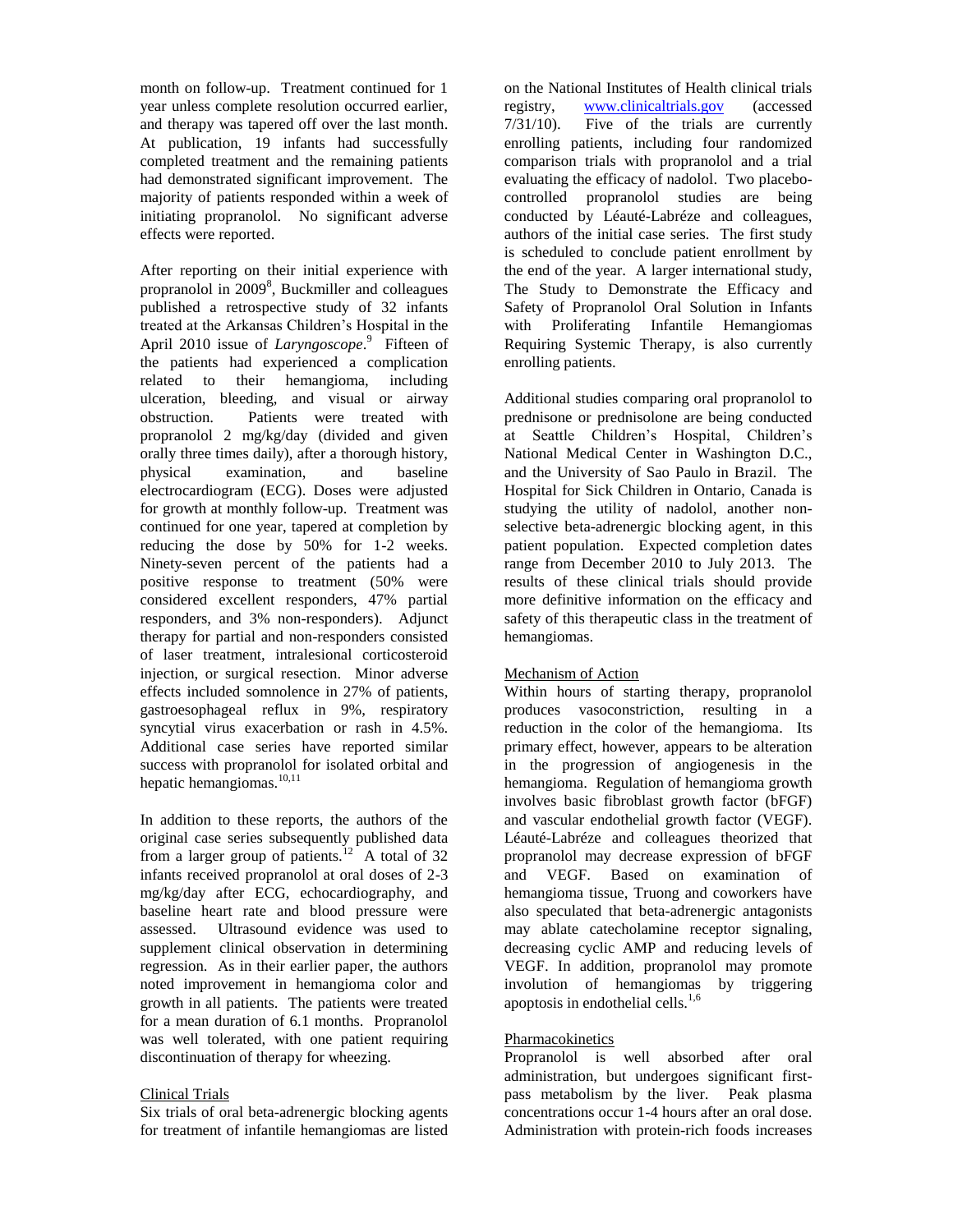bioavailability. Propranolol is highly protein bound (90%); in adults, the volume of distribution is approximately 4-5 L/kg. It is extensively metabolized via aromatic hydroxylation, N-dealkylation, and direct glucuronidation to primarily inactive metabolites. Propranolol is a substrate for cytochrome P450 (CYP) 2D6 and 1A2. It is a weak inhibitor of CYP2D6. The average elimination half-life in adults is 2-6 hours.<sup>2,3</sup>

## Contraindications and Precautions

Infants with large hemangiomas or diffuse (miliary) hemangiomatosis are at risk for highoutput cardiac compromise. Propranolol may further reduce cardiac function in these patients and should be instituted with close monitoring. $^{13}$ Propranolol should be used with caution in patients with renal or hepatic dysfunction, underlying cardiovascular disease, asthma, diabetes, or glaucoma.<sup>2,3</sup>

## Adverse Effects

Treatment with oral propranolol has been well tolerated in most of the cases of infantile hemangioma published to date. The primary adverse effects reported with propranolol use in infants have been somnolence, hypotension, bradycardia, bronchospasm, and hypoglycemia.<sup>14</sup> These reactions typically respond to dose reduction and may not require discontinuation of therapy. Lawley and colleagues reported lethargy, bradycardia, and hypotension in an 8 week-old infant with an eyelid hemangioma after two doses of propranolol and hypoglycemia (with a blood glucose level of 48 mg/dL) after 10 days of propranolol in a 36-day-old infant with multiple hemangiomas.<sup>15</sup> Both infants were being treated with an oral propranolol dose of 2 mg/kg/day.

Bonifazi and colleagues reported severe hypoglycemia and a resultant seizure upon waking in an infant who had been received oral propranolol 2 mg/kg/day for 5 months to treat diffuse hemangiomatosis.<sup>16</sup> The patient was hospitalized and closely monitored, but no further episodes occurred. Propranolol was restarted the following day at 1.5 mg/kg/day. The patient was able to continue treatment for another 5 months without further adverse effects.

## Drug Interactions

Administration of pentobarbital, phenobarbital, phenytoin, or rifampin may increase the rate of propranolol metabolism and reduce serum concentrations, potentially decreasing the effectiveness of treatment. Concomitant use of

calcium channel blockers, chlorpromazine, cimetidine, ciprofloxacin, diphenhydramine, flecainide, fluconazole, haloperidol, hydralazine, isoniazid, propylthiouracil, quinidine, ritonavir, selective serotonin receptor agonists (triptans), selective serotonin reuptake inhibitors (SSRIs), teniposide, terbinafine, theophylline, tricyclic antidepressants, and zileuton with propranolol may increase serum propranolol concentrations and increase the risk for toxicity.<sup>2,3</sup>

Propranolol should be administered with caution in patients receiving other antidiabetic, antiarrhythmic or blood pressure-regulating drugs. It may reduce the effectiveness of sympathomimetics in the management of patients with asthma. Concurrent use of propranolol may increase serum concentrations of diazepam or warfarin. It may reduce concentrations of lovastatin and pravastatin. Propranolol should not be given with ergot derivatives or monoamine oxidase inhibitors.<sup>2,3</sup>

## Dosing Recommendations

In a follow-up letter to the initial publication by Léauté-Labréze and colleagues, Siegfried, Keenan, and Al-Jurcidini first described a treatment protocol for oral propranolol in infants with hemangiomas. $^{13}$  General treatment guidelines have been developed based on their recommendations and those of subsequent authors.<sup>1,4-12,15</sup> Prior to the start of treatment, a complete family history should be obtained (with attention to cardiovascular disease), along with a thorough physical examination, serum chemistries, and a baseline assessment of heart rate and blood pressure. Most centers obtain a baseline ECG as well.

Therapy is typically initiated with a propranolol dose of 0.5-1 mg/kg/day (divided and given orally three times daily). If tolerated, the dose may be increased to 2-3 mg/kg/day. Treatment is typically continued for 6-12 months, with doses adjusted for weight gain on a monthly basis. At the conclusion of treatment, propranolol should be tapered off, with a 50% reduction in dose for 1-2 weeks prior to discontinuation.

All propranolol doses provided in the published case reports and case series, as well as in this review are for oral (enteral) administration. **Propranolol oral and intravenous (IV) doses are NOT equivalent and these recommendations do not apply to IV dosing**. 2,3 At this time, there are no recommendations to guide parenteral propranolol dosing for infants with hemangiomas.